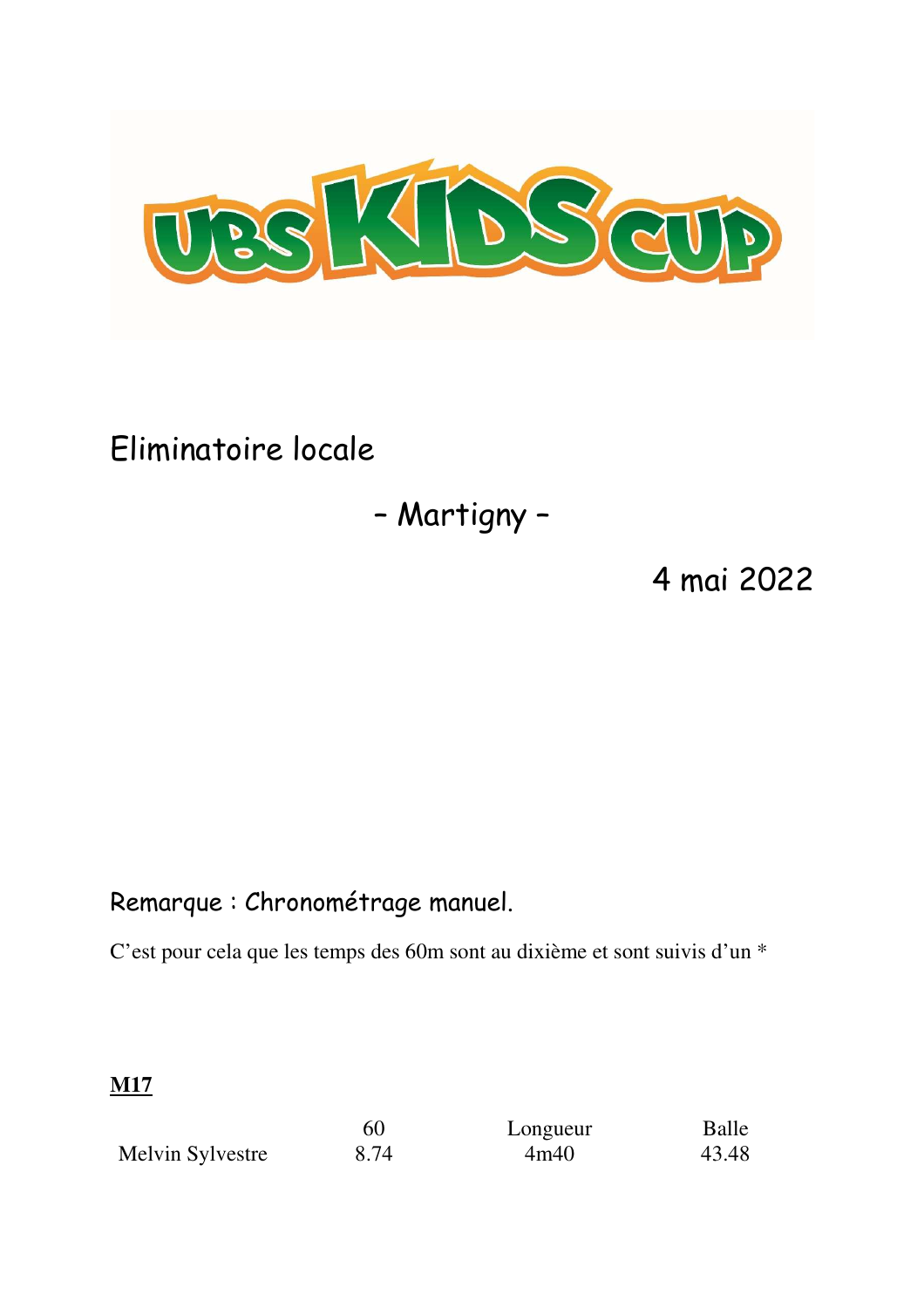### **UBS Kids Cup, W 15** 04.05.2022

Martigny, Stade d'Octodure, 04.05.2022 **RÉSULTATS**

|              | Athlètes: 2    |               |                             |           |      |                      |               |  |  |  |
|--------------|----------------|---------------|-----------------------------|-----------|------|----------------------|---------------|--|--|--|
| Rang         | Doss           | Nom           |                             | <b>AN</b> | Pays | Club                 | <b>Points</b> |  |  |  |
|              | 60M            | <b>BAL</b>    | <b>WEZ</b>                  |           |      |                      |               |  |  |  |
|              | 3              | rouiller elfy |                             | 2007      | SUI  | <b>CABV Martigny</b> | 1555          |  |  |  |
|              | $9,4*$         | 34,44         | 4,50                        |           |      |                      |               |  |  |  |
|              | 410            | 517           | 628                         |           |      |                      |               |  |  |  |
|              |                | 927           | 555                         |           |      |                      |               |  |  |  |
| $\mathbf{2}$ | $\overline{2}$ |               | <b>Bruchez Marie-Louisa</b> | 2007      | SUI  | <b>CABV Martigny</b> | 1 360         |  |  |  |
|              | $9,5*$         | 27,86         | 4,18                        |           |      |                      | $(-195)$      |  |  |  |
|              | 389            | 411           | 560                         |           |      |                      |               |  |  |  |
|              |                | 800           | 360                         |           |      |                      |               |  |  |  |

# **UBS Kids Cup, W 14** 04.05.2022

| Athlètes: 6             |             |                          |            |           |      |                      | Définitif     |  |
|-------------------------|-------------|--------------------------|------------|-----------|------|----------------------|---------------|--|
| Rang                    | <b>Doss</b> | Nom                      |            | <b>AN</b> | Pays | Club                 | <b>Points</b> |  |
|                         | 60M         | <b>BAL</b>               | <b>WEZ</b> |           |      |                      |               |  |
| 1                       | 8           | <b>Pierroz Lily</b>      |            | 2008      | SUI  | <b>CABV Martigny</b> | 1664<br>PB    |  |
|                         | $8,8*$      | 34,25                    | 4,39       |           |      |                      |               |  |
|                         | 545         | 514                      | 605        |           |      |                      |               |  |
|                         |             | 1 0 5 9                  | 1664       |           |      |                      |               |  |
| $\mathbf{2}$            | 4           | <b>Blanchet Apolline</b> |            | 2008      | SUI  | <b>CABV Martigny</b> | 1637<br>PB    |  |
|                         | $8,5*$      | 26,51                    | 4,49       |           |      |                      | $(-27)$       |  |
|                         | 622         | 389                      | 626        |           |      |                      |               |  |
|                         |             | 1011                     | 1637       |           |      |                      |               |  |
| $\mathbf{3}$            | 7           | moret célia              |            | 2008      | SUI  | <b>CABV Martigny</b> | 1463          |  |
|                         | $9,4*$      | 32,40                    | 4,22       |           |      |                      | $(-201)$      |  |
|                         | 410         | 484                      | 569        |           |      |                      |               |  |
|                         |             | 894                      | 1463       |           |      |                      |               |  |
| 4                       | 9           | Saillen Amélie           |            | 2008      | SUI  | <b>CABV Martigny</b> | 1419          |  |
|                         | $9,1*$      | 25,49                    | 4,23       |           |      |                      | $(-245)$      |  |
|                         | 475         | 373                      | 571        |           |      |                      |               |  |
|                         |             | 848                      | 1419       |           |      |                      |               |  |
| $\overline{\mathbf{5}}$ | 6           | <b>Guillou Yuna</b>      |            | 2008      | SUI  | <b>CABV Martigny</b> | 1 0 6 2<br>PB |  |
|                         | $9,4*$      | 14,68                    | 3,71       |           |      |                      | $(-602)$      |  |
|                         | 410         | 190                      | 462        |           |      |                      |               |  |
|                         |             | 600                      | 1 0 6 2    |           |      |                      |               |  |
| 6                       | 5           | <b>Fanti Laly</b>        |            | 2008      | SUI  | <b>CABV Martigny</b> | 379           |  |
|                         | sEv         | 25,85                    | sEv        |           |      |                      | $(-1285)$     |  |
|                         | 0           | 379                      | 0          |           |      |                      |               |  |
|                         |             | 379                      | 379        |           |      |                      |               |  |

# **UBS Kids Cup, M 13** 04.05.2022

| Athlètes: 7  |              |                            |              |      |      |                      | <b>Définitif</b> |
|--------------|--------------|----------------------------|--------------|------|------|----------------------|------------------|
| Rang         | <b>Doss</b>  | <b>Nom</b>                 |              | AN   | Pays | <b>Club</b>          | <b>Points</b>    |
|              | 60M          | <b>BAL</b>                 | <b>WEZ</b>   |      |      |                      |                  |
|              | 26<br>$8,8*$ | Solazzi Alessio<br>44,33   | 4,83         | 2009 | SUI  | <b>CABV Martigny</b> | 1513<br>PB       |
|              | 459          | 510<br>969                 | 544<br>1513  |      |      |                      |                  |
| $\mathbf{2}$ | 22<br>$8,8*$ | <b>Roth Marin</b><br>35,97 | 4,20         | 2009 | SUI  | <b>CABV Martigny</b> | 306<br>$(-207)$  |
|              | 459          | 409<br>868                 | 438<br>1 306 |      |      |                      |                  |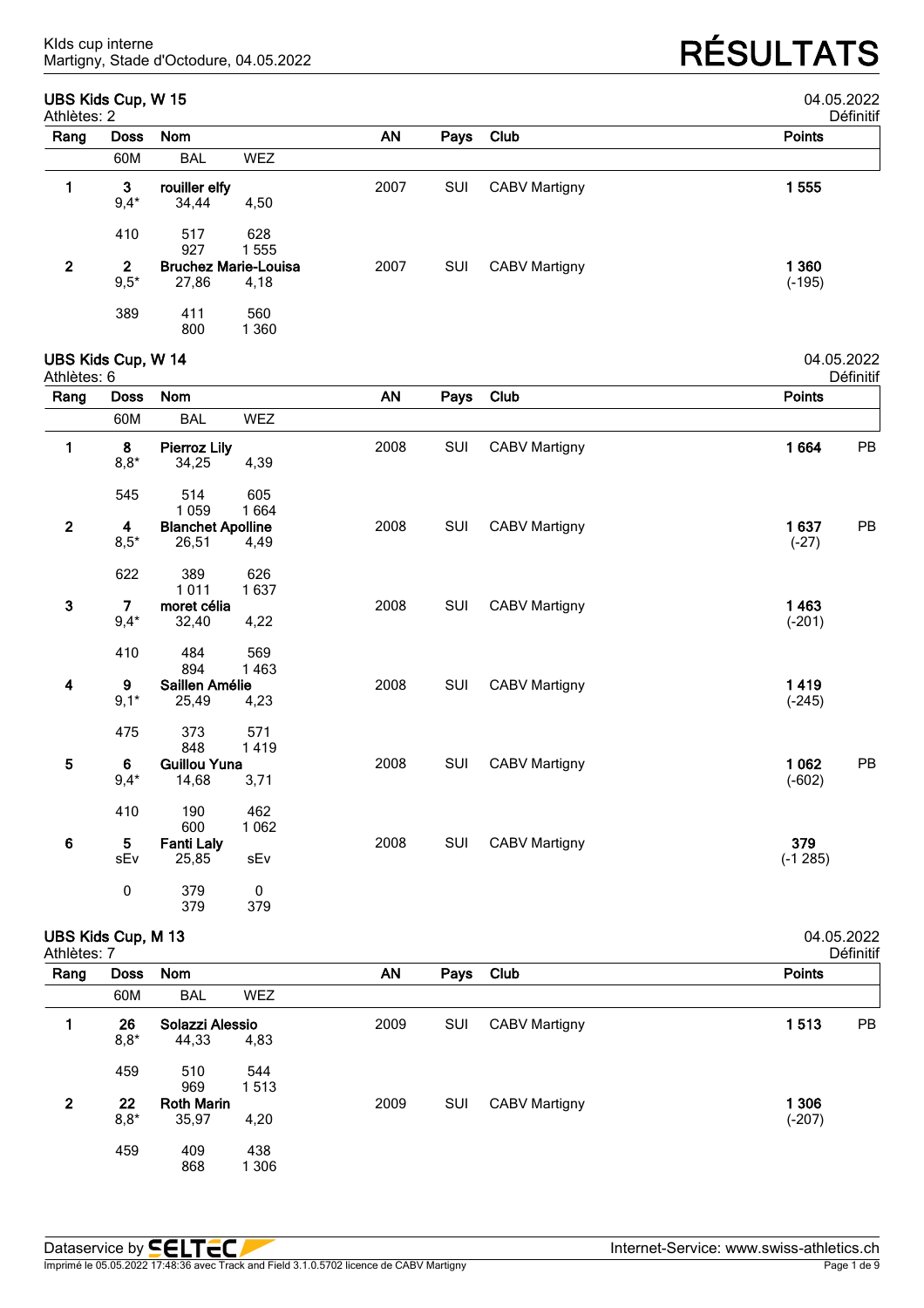| UBS Kids Cup, M 13 - Suite<br>Athlètes: 7 |               | 04.05.2022<br>Définitif       |                |      |      |                      |                       |
|-------------------------------------------|---------------|-------------------------------|----------------|------|------|----------------------|-----------------------|
| Rang                                      | <b>Doss</b>   | Nom                           |                | AN   | Pays | Club                 | <b>Points</b>         |
|                                           | 60M           | <b>BAL</b>                    | <b>WEZ</b>     |      |      |                      |                       |
| $\mathbf{3}$                              | 19            | Perraudin Kylian              |                | 2009 | SUI  | <b>CABV Martigny</b> | 1 267                 |
|                                           | $9,0*$        | 37,34                         | 4,10           |      |      |                      | $(-246)$              |
|                                           | 419           | 426<br>845                    | 422<br>1 2 6 7 |      |      |                      |                       |
| $\overline{\mathbf{4}}$                   | 14            | <b>Copt Dany</b>              |                | 2009 | SUI  | <b>CABV Martigny</b> | 1 141                 |
|                                           | $9,7*$        | 40,99                         | 3,82           |      |      |                      | $(-372)$              |
|                                           | 295           | 470                           | 376            |      |      |                      |                       |
|                                           |               | 765                           | 1 1 4 1        |      |      |                      |                       |
| $\overline{\mathbf{5}}$                   | 21            | <b>Roduit Matteo</b>          |                | 2009 | SUI  | <b>CABV Martigny</b> | 752                   |
|                                           | $11,2*$       | 32,87                         | 3,17           |      |      |                      | $(-761)$              |
|                                           | 111           | 371                           | 270            |      |      |                      |                       |
|                                           |               | 482                           | 752            |      |      |                      |                       |
| $\bf 6$                                   | 18            | Moulin Mathéo                 |                | 2009 | SUI  | <b>CABV Martigny</b> | 702                   |
|                                           | $10,6*$       | 19,37                         | 3,56           |      |      |                      | $(-811)$              |
|                                           | 172           | 197                           | 333            |      |      |                      |                       |
|                                           |               | 369                           | 702            |      |      |                      |                       |
| 7                                         | 27<br>$11,5*$ | <b>Venker Nathan</b><br>21,13 | 3,56           | 2009 | SUI  | <b>CABV Martigny</b> | PB<br>641<br>$(-872)$ |

# **UBS Kids Cup, W 13** 04.05.2022

87 221 333<br>308 641

641

Athlètes: 11 Définitif

| Rang           | <b>Doss</b> | Nom                        |            | AN   | Pays | Club                 | <b>Points</b> |
|----------------|-------------|----------------------------|------------|------|------|----------------------|---------------|
|                | 60M         | <b>BAL</b>                 | <b>WEZ</b> |      |      |                      |               |
| 1              | 16          | Dini Ella-Lizzie           |            | 2009 | SUI  | <b>CABV Martigny</b> | 1463          |
|                | $9,0*$      | 26,47                      | 4,26       |      |      |                      |               |
|                | 497         | 389                        | 577        |      |      |                      |               |
|                |             | 886                        | 1463       |      |      |                      |               |
| $\overline{2}$ | 10          | <b>Bourgeois Alice</b>     |            | 2009 | SUI  | <b>CABV Martigny</b> | PB<br>1 3 9 4 |
|                | $9,3*$      | 29,63                      | 4,00       |      |      |                      | $(-69)$       |
|                | 431         | 440                        | 523        |      |      |                      |               |
|                |             | 871                        | 1 3 9 4    |      |      |                      |               |
| $\mathbf{3}$   | 24          | <b>Rousseaux Valentine</b> |            | 2009 | SUI  | <b>CABV Martigny</b> | 1 3 6 9       |
|                | $9,3*$      | 27,45                      | 4,05       |      |      |                      | $(-94)$       |
|                | 431         | 405                        | 533        |      |      |                      |               |
|                |             | 836                        | 1 3 6 9    |      |      |                      |               |
| 4              | 17          | <b>Filippin Emma</b>       |            | 2009 | SUI  | <b>CABV Martigny</b> | 1 3 4 2<br>PB |
|                | $9,5*$      | 30,31                      | 3,90       |      |      |                      | $(-121)$      |
|                | 389         | 451                        | 502        |      |      |                      |               |
|                |             | 840                        | 1 3 4 2    |      |      |                      |               |
| 5              | 25          | <b>Siby Mina</b>           |            | 2009 | SUI  | <b>CABV Martigny</b> | 1318<br>PB    |
|                | $9,6*$      | 29,38                      | 3,95       |      |      |                      | $(-145)$      |
|                | 370         | 436                        | 512        |      |      |                      |               |
|                |             | 806                        | 1318       |      |      |                      |               |
| $6\phantom{1}$ | 11          | <b>Bourgeois Laly</b>      |            | 2009 | SUI  | <b>CABV Martigny</b> | 1 2 2 9<br>PB |
|                | $9,6*$      | 23,70                      | 3,97       |      |      |                      | $(-234)$      |
|                | 370         | 343                        | 516        |      |      |                      |               |
|                |             | 713                        | 1 2 2 9    |      |      |                      |               |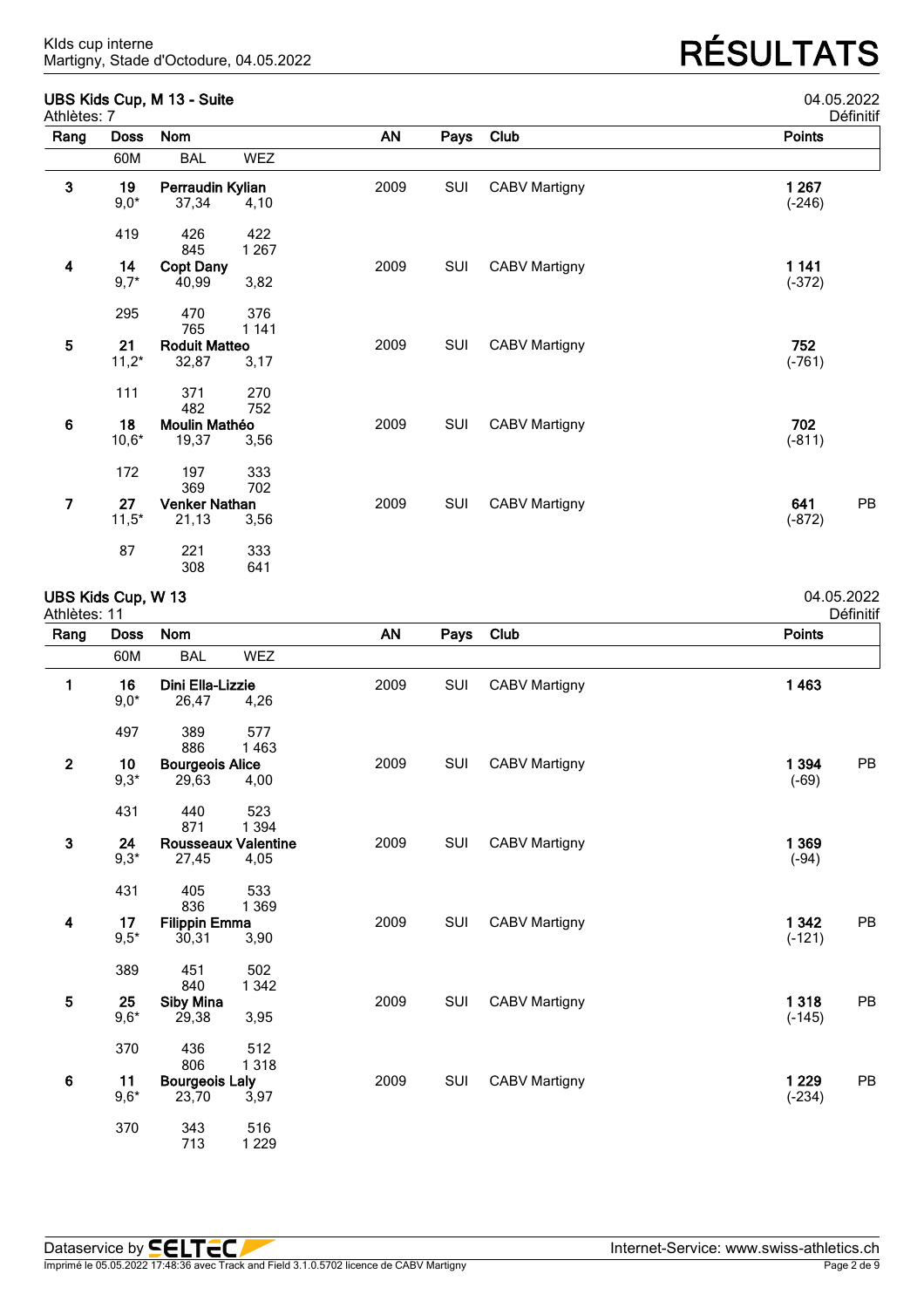### **UBS Kids Cup, W 13 - Suite** 04.05.2022

| Athlètes: 11 |             | ODO MUO OUP, 11 TO - OUILO |            |           |      |                      | 07.00. <i>L</i> ULL<br>Définitif |
|--------------|-------------|----------------------------|------------|-----------|------|----------------------|----------------------------------|
| Rang         | <b>Doss</b> | <b>Nom</b>                 |            | <b>AN</b> | Pays | Club                 | Points                           |
|              | 60M         | <b>BAL</b>                 | <b>WEZ</b> |           |      |                      |                                  |
| 7            | 15          | Copt Zélie                 |            | 2009      | SUI  | <b>CABV Martigny</b> | 1211<br>PB                       |
|              | $9,7*$      | 23,71                      | 3,98       |           |      |                      | $(-252)$                         |
|              | 350         | 343                        | 518        |           |      |                      |                                  |
|              |             | 693                        | 1211       |           |      |                      |                                  |
| 8            | 12          | Bourgeois Lola             |            | 2009      | SUI  | CABV Martigny        | PB<br>1 1 9 2                    |
|              | $9,4*$      | 18,97                      | 3,98       |           |      |                      | $(-271)$                         |
|              | 410         | 264                        | 518        |           |      |                      |                                  |
|              |             | 674                        | 1 1 9 2    |           |      |                      |                                  |
| 9            | 13          | <b>Cajeux Estelle</b>      |            | 2009      | SUI  | <b>CABV Martigny</b> | 1 1 6 6                          |
|              | $9,9*$      | 24,68                      | 3,86       |           |      |                      | $(-297)$                         |
|              | 314         | 359                        | 493        |           |      |                      |                                  |
|              |             | 673                        | 1 1 6 6    |           |      |                      |                                  |
| 10           | 20          | <b>Ramuz Claire</b>        |            | 2009      | SUI  | <b>CABV Martigny</b> | 1 0 6 5<br>PB                    |
|              | $9,9*$      | 21,76                      | 3,60       |           |      |                      | $(-398)$                         |
|              | 314         | 311                        | 440        |           |      |                      |                                  |
|              |             | 625                        | 1 0 6 5    |           |      |                      |                                  |
| 11           | 23          | <b>Rousseaux Mathilde</b>  |            | 2009      | SUI  | <b>CABV Martigny</b> | 724                              |
|              | $10,8*$     | 15,68                      | 3,10       |           |      |                      | $(-739)$                         |
|              | 179         | 207                        | 338        |           |      |                      |                                  |
|              |             | 386                        | 724        |           |      |                      |                                  |

### **UBS Kids Cup, M 12** 04.05.2022

| Athlètes: 5  |             |                         |            |           |      |                      | Définitif     |
|--------------|-------------|-------------------------|------------|-----------|------|----------------------|---------------|
| Rang         | <b>Doss</b> | Nom                     |            | <b>AN</b> | Pays | Club                 | <b>Points</b> |
|              | 60M         | <b>BAL</b>              | <b>WEZ</b> |           |      |                      |               |
| 1            | 41          | <b>Saillen Louis</b>    |            | 2010      | SUI  | <b>CABV Martigny</b> | 1 1 9 6       |
|              | $9,1*$      | 32,08                   | 4,18       |           |      |                      |               |
|              | 400         | 361                     | 435        |           |      |                      |               |
|              |             | 761                     | 1 1 9 6    |           |      |                      |               |
| $\mathbf{2}$ | 42          | Saillen Timéo           |            | 2010      | SUI  | <b>CABV Martigny</b> | 1 0 6 9<br>PB |
|              | $9,7*$      | 32,02                   | 4,05       |           |      |                      | $(-127)$      |
|              | 295         | 360                     | 414        |           |      |                      |               |
|              |             | 655                     | 1 0 6 9    |           |      |                      |               |
| $\mathbf{3}$ | 86          | <b>Saudan Samuel</b>    |            | 2010      | SUI  | <b>CABV Martigny</b> | 1010          |
|              | $9,6*$      | 30,48                   | 3,71       |           |      |                      | $(-186)$      |
|              | 311         | 341                     | 358        |           |      |                      |               |
|              |             | 652                     | 1010       |           |      |                      |               |
| 4            | 33          | <b>Genoud Timothée</b>  |            | 2010      | SUI  | <b>CABV Martigny</b> | 980           |
|              | $10,0*$     | 36,10                   | 3,48       |           |      |                      | $(-216)$      |
|              | 250         | 410                     | 320        |           |      |                      |               |
|              |             | 660                     | 980        |           |      |                      |               |
| 5            | 40          | <b>Pannatier Martin</b> |            | 2010      | SUI  | <b>CABV Martigny</b> | 479           |
|              | $11,6*$     | 14,65                   | 3,15       |           |      |                      | $(-717)$      |
|              | 79          | 133                     | 267        |           |      |                      |               |
|              |             | 212                     | 479        |           |      |                      |               |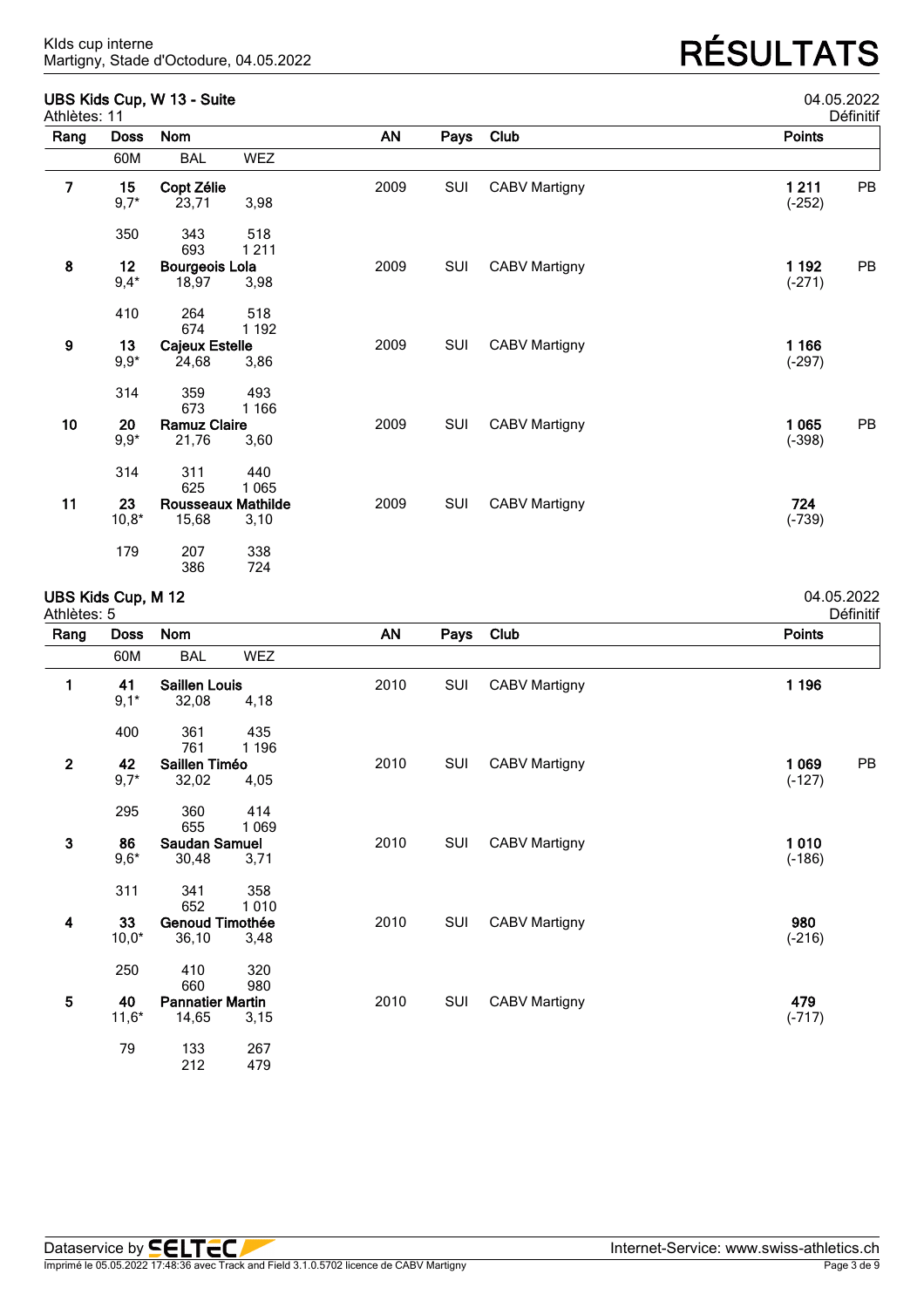# Martigny, Stade d'Octodure, 04.05.2022 **RÉSULTATS**

| Athlètes: 11            | UBS Kids Cup, W 12 |                               |            |           |      |                      |                     | 04.05.2022<br>Définitif |
|-------------------------|--------------------|-------------------------------|------------|-----------|------|----------------------|---------------------|-------------------------|
| Rang                    | <b>Doss</b>        | Nom                           |            | <b>AN</b> | Pays | Club                 | <b>Points</b>       |                         |
|                         | 60M                | <b>BAL</b>                    | <b>WEZ</b> |           |      |                      |                     |                         |
| 1                       | 34                 | <b>Hajdu Vivien</b>           |            | 2010      | SUI  | <b>CABV Martigny</b> | 1 3 9 6             |                         |
|                         | $9,3*$             | 29,78                         | 4,00       |           |      |                      |                     |                         |
|                         | 431                | 442                           | 523        |           |      |                      |                     |                         |
|                         |                    | 873                           | 1 3 9 6    |           |      |                      |                     |                         |
| $\mathbf{2}$            | 35<br>$9,5*$       | <b>Heldner Mia</b><br>27,41   | 4,10       | 2010      | SUI  | <b>CABV Martigny</b> | 1 3 3 7<br>$(-59)$  | PB                      |
|                         |                    |                               |            |           |      |                      |                     |                         |
|                         | 389                | 404                           | 544        |           |      |                      |                     |                         |
| $\mathbf{3}$            | 36                 | 793<br>Kaarenmaa Maija        | 1 3 3 7    | 2010      | SUI  | <b>CABV Martigny</b> | 1 1 7 9             | PB                      |
|                         | $9,5*$             | 21,06                         | 3,85       |           |      |                      | $(-217)$            |                         |
|                         | 389                | 299                           | 491        |           |      |                      |                     |                         |
|                         |                    | 688                           | 1 1 7 9    |           |      |                      |                     |                         |
| 4                       | 39                 | <b>Moulin Ella</b>            |            | 2010      | SUI  | <b>CABV Martigny</b> | 1 0 6 9             |                         |
|                         | $9,6*$             | 17,77                         | 3,68       |           |      |                      | $(-327)$            |                         |
|                         | 370                | 243                           | 456        |           |      |                      |                     |                         |
|                         |                    | 613                           | 1 0 6 9    |           |      |                      |                     |                         |
| $\overline{\mathbf{5}}$ | 37<br>$10,1*$      | Leboeuf Lea<br>21,21          | 3,51       | 2010      | SUI  | <b>CABV Martigny</b> | 1 0 0 3<br>$(-393)$ |                         |
|                         |                    |                               |            |           |      |                      |                     |                         |
|                         | 280                | 302                           | 421        |           |      |                      |                     |                         |
| $\bf 6$                 | 31                 | 582<br><b>Fellay Hermione</b> | 1 0 0 3    | 2010      | SUI  | <b>CABV Martigny</b> | 990                 |                         |
|                         | $10,4*$            | 24,57                         | 3,40       |           |      |                      | $(-406)$            |                         |
|                         |                    |                               |            |           |      |                      |                     |                         |
|                         | 233                | 358<br>591                    | 399<br>990 |           |      |                      |                     |                         |
| $\overline{7}$          | 32                 | Gargantini Margaux            |            | 2010      | SUI  | <b>CABV Martigny</b> | 968                 | PB                      |
|                         | $9,8*$             | 16,15                         | 3,51       |           |      |                      | $(-428)$            |                         |
|                         | 332                | 215                           | 421        |           |      |                      |                     |                         |
|                         |                    | 547                           | 968        |           |      |                      |                     |                         |
| 8                       | 38<br>$10,4*$      | Morend Émilie<br>20,77        | 3,33       | 2010      | SUI  | <b>CABV Martigny</b> | 911<br>$(-485)$     |                         |
|                         |                    |                               |            |           |      |                      |                     |                         |
|                         | 233                | 294                           | 384        |           |      |                      |                     |                         |
| 9                       | 29                 | 527<br><b>Bruchez Erin</b>    | 911        | 2010      | SUI  | <b>CABV Martigny</b> | 869                 |                         |
|                         | $10,5*$            | 20,63                         | 3,20       |           |      |                      | $(-527)$            |                         |
|                         | 219                | 292                           | 358        |           |      |                      |                     |                         |
|                         |                    | 511                           | 869        |           |      |                      |                     |                         |
| 10                      | 30                 | <b>Clerc Solène</b>           |            | 2010      | SUI  | <b>CABV Martigny</b> | 585                 |                         |
|                         | $11,5*$            | 11,25                         | 3,18       |           |      |                      | $(-811)$            |                         |
|                         | 103                | 128                           | 354        |           |      |                      |                     |                         |
|                         |                    | 231                           | 585        |           |      |                      |                     |                         |
|                         | 28<br><b>DNS</b>   | berset Odessa<br>sEv          | sEv        | 2010      | SUI  | <b>CABV Martigny</b> | <b>DNS</b>          |                         |
|                         |                    |                               |            |           |      |                      |                     |                         |
|                         |                    | $\pmb{0}$                     | $\pmb{0}$  |           |      |                      |                     |                         |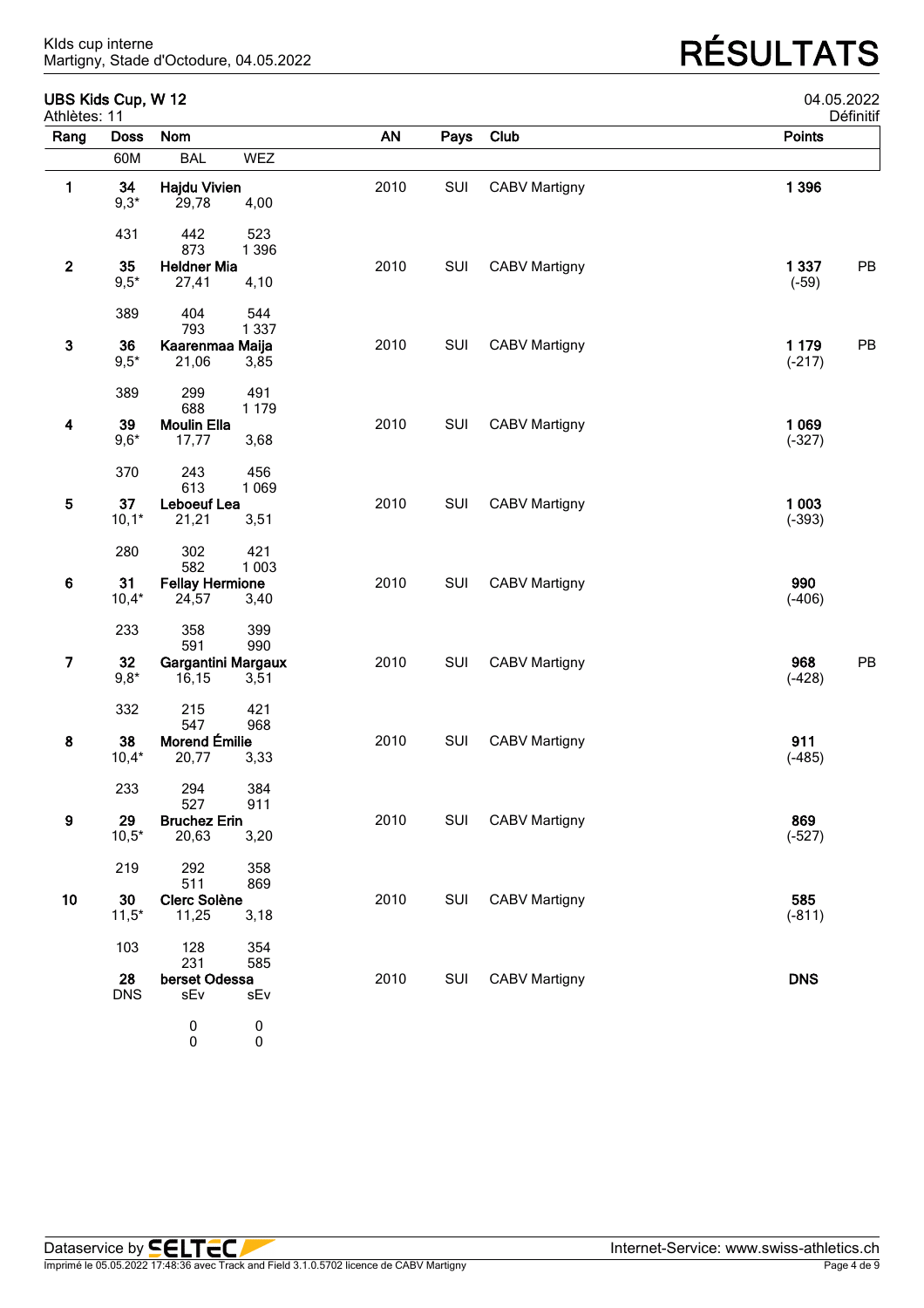### **UBS Kids Cup, M 11** 04.05.2022

Martigny, Stade d'Octodure, 04.05.2022 **RÉSULTATS**

| etiniti |  |  |
|---------|--|--|

| Athlètes: 5  |             |                        |            |      |      |                      | Définitif     |
|--------------|-------------|------------------------|------------|------|------|----------------------|---------------|
| Rang         | <b>Doss</b> | Nom                    |            | AN   | Pays | Club                 | <b>Points</b> |
|              | 60M         | <b>BAL</b>             | <b>WEZ</b> |      |      |                      |               |
| 1            | 46          | <b>Munro Jack</b>      |            | 2011 | SUI  | <b>CABV Martigny</b> | 1 2 0 5       |
|              | $9,4*$      | 36,03                  | 4,27       |      |      |                      |               |
|              | 345         | 410                    | 450        |      |      |                      |               |
|              |             | 755                    | 1 2 0 5    |      |      |                      |               |
| $\mathbf{2}$ | 43          | Djitik Matthéo         |            | 2011 | SUI  | <b>CABV Martigny</b> | 1 190         |
|              | $9,0*$      | 27,97                  | 4,34       |      |      |                      | $(-15)$       |
|              | 419         | 309                    | 462        |      |      |                      |               |
|              |             | 728                    | 1 1 9 0    |      |      |                      |               |
| $\mathbf{3}$ | 50          | <b>Vouilloz Alexis</b> |            | 2011 | SUI  | <b>CABV Martigny</b> | 995<br>PB     |
|              | $9,8*$      | 32,73                  | 3,64       |      |      |                      | $(-210)$      |
|              | 280         | 369                    | 346        |      |      |                      |               |
|              |             | 649                    | 995        |      |      |                      |               |
| 4            | 48          | <b>Terrettaz Cyril</b> |            | 2011 | SUI  | <b>CABV Martigny</b> | 838<br>PB     |
|              | $10,6*$     | 30,89                  | 3,48       |      |      |                      | $(-367)$      |
|              | 172         | 346                    | 320        |      |      |                      |               |
|              |             | 518                    | 838        |      |      |                      |               |
| 5            | 45          | <b>Moulin Tom</b>      |            | 2011 | SUI  | <b>CABV Martigny</b> | 532           |
|              | $11,6*$     | 19,53                  | 3,06       |      |      |                      | $(-673)$      |
|              | 79          | 200                    | 253        |      |      |                      |               |
|              |             | 279                    | 532        |      |      |                      |               |

## **UBS Kids Cup, W 11** 04.05.2022

| Athlètes: 4    |             |                        |                |           |      |                      | Définitif     |
|----------------|-------------|------------------------|----------------|-----------|------|----------------------|---------------|
| Rang           | <b>Doss</b> | Nom                    |                | <b>AN</b> | Pays | Club                 | <b>Points</b> |
|                | 60M         | <b>BAL</b>             | <b>WEZ</b>     |           |      |                      |               |
| 1              | 44          | <b>Djitik Naomie</b>   |                | 2011      | SUI  | <b>CABV Martigny</b> | 1 2 8 7       |
|                | $9,1*$      | 19,98                  | 4,04           |           |      |                      |               |
|                | 475         | 281<br>756             | 531<br>1 2 8 7 |           |      |                      |               |
| $\overline{2}$ | 83          | <b>Thurre Kenza</b>    |                | 2011      | SUI  | <b>CABV Martigny</b> | 1014          |
|                | $10,0*$     | 18,78                  | 3,68           |           |      |                      | $(-273)$      |
|                | 297         | 261                    | 456            |           |      |                      |               |
|                |             | 558                    | 1014           |           |      |                      |               |
| $\mathbf{3}$   | 49          | <b>Venker Emmeline</b> |                | 2011      | SUI  | <b>CABV Martigny</b> | PB<br>775     |
|                | $11,5*$     | 23,00                  | 3,11           |           |      |                      | $(-512)$      |
|                | 103         | 332                    | 340            |           |      |                      |               |
|                |             | 435                    | 775            |           |      |                      |               |
| 4              | 47          | Pizzo Selena           |                | 2011      | SUI  | <b>CABV Martigny</b> | 592           |
|                | $11,3*$     | 13,14                  | 2,95           |           |      |                      | $(-695)$      |
|                | 122         | 162                    | 308            |           |      |                      |               |
|                |             | 284                    | 592            |           |      |                      |               |

| UBS Kids Cup, M 10<br>Athlètes: 7 |             | 04.05.2022<br>Définitif  |            |      |      |                      |               |
|-----------------------------------|-------------|--------------------------|------------|------|------|----------------------|---------------|
| Rang                              | <b>Doss</b> | <b>Nom</b>               |            | ΑN   | Pays | Club                 | <b>Points</b> |
|                                   | 60M         | <b>BAL</b>               | <b>WEZ</b> |      |      |                      |               |
|                                   | 61          | <b>Rouvinez Baptiste</b> |            | 2012 | SUI  | <b>CABV Martigny</b> | 947           |
|                                   | $9,7*$      | 23,98                    | 3,93       |      |      |                      |               |
|                                   | 295         | 258                      | 394        |      |      |                      |               |
|                                   |             | 553                      | 947        |      |      |                      |               |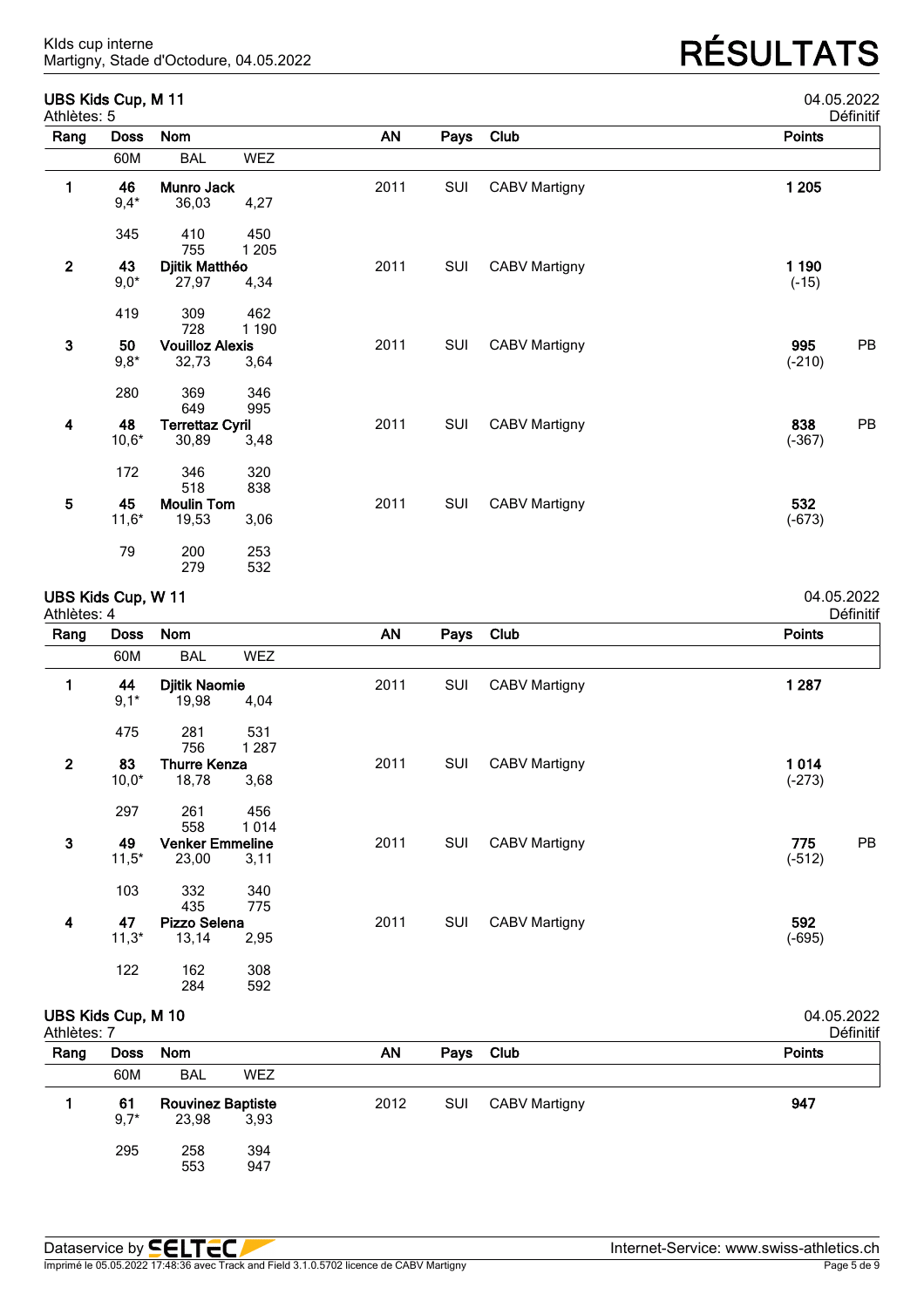### **UBS Kids Cup, M 10 - Suite** 04.05.2022

| odo Mus Cup, m Tu - Suite<br>Athlètes: 7 |             |                      |      |           |      |                      | <b>04.00.2022</b><br>Définitif |
|------------------------------------------|-------------|----------------------|------|-----------|------|----------------------|--------------------------------|
| Rang                                     | <b>Doss</b> | Nom                  |      | <b>AN</b> | Pays | Club                 | Points                         |
|                                          | 60M         | <b>BAL</b>           | WEZ  |           |      |                      |                                |
| $\mathbf{2}$                             | 58          | Luy Kilian           |      | 2012      | SUI  | <b>CABV Martigny</b> | 931                            |
|                                          | $9,9*$      | 25,35                | 3,91 |           |      |                      | $(-16)$                        |
|                                          | 265         | 276                  | 390  |           |      |                      |                                |
|                                          |             | 541                  | 931  |           |      |                      |                                |
| 3                                        | 84          | <b>Roth Augustin</b> |      | 2012      | SUI  | <b>CABV Martigny</b> | 865                            |
|                                          | $10,4*$     | 30,55                | 3,52 |           |      |                      | $(-82)$                        |
|                                          | 196         | 342                  | 327  |           |      |                      |                                |
|                                          |             | 538                  | 865  |           |      |                      |                                |
| 4                                        | 51          | Boisset Ismaël       |      | 2012      | SUI  | <b>CABV Martigny</b> | 762                            |
|                                          | $10,6*$     | 24,28                | 3,53 |           |      |                      | $(-185)$                       |
|                                          | 172         | 262                  | 328  |           |      |                      |                                |
|                                          |             | 434                  | 762  |           |      |                      |                                |
| $\overline{\mathbf{5}}$                  | 53          | <b>Crittin Dany</b>  |      | 2012      | SUI  | <b>CABV Martigny</b> | 742<br>PB                      |
|                                          | $10,7*$     | 26,25                | 3,32 |           |      |                      | $(-205)$                       |
|                                          | 161         | 287                  | 294  |           |      |                      |                                |
|                                          |             | 448                  | 742  |           |      |                      |                                |
| $\bf 6$                                  | 56          | <b>Leboeuf Emil</b>  |      | 2012      | SUI  | <b>CABV Martigny</b> | 641                            |
|                                          | $10,9*$     | 19,37                | 3,38 |           |      |                      | $(-306)$                       |
|                                          | 140         | 197                  | 304  |           |      |                      |                                |
|                                          |             | 337                  | 641  |           |      |                      |                                |
| $\overline{7}$                           | 54          | <b>Heldner Louis</b> |      | 2012      | SUI  | <b>CABV Martigny</b> | 633<br>PB                      |
|                                          | $11,2*$     | 20,66                | 3,40 |           |      |                      | $(-314)$                       |
|                                          | 111         | 215                  | 307  |           |      |                      |                                |
|                                          |             | 326                  | 633  |           |      |                      |                                |

# **UBS Kids Cup, W 10** 04.05.2022

| Athlètes: 5 |             |                          |                    |           |      |                      | Définitif     |
|-------------|-------------|--------------------------|--------------------|-----------|------|----------------------|---------------|
| Rang        | <b>Doss</b> | Nom                      |                    | <b>AN</b> | Pays | Club                 | <b>Points</b> |
|             | 60M         | <b>BAL</b>               | <b>WEZ</b>         |           |      |                      |               |
| 1           | 55          | Koné Lena                |                    | 2012      | SUI  | <b>CABV Martigny</b> | 1 2 8 7<br>PB |
|             | $9,5*$      | 22,21                    | 4,27               |           |      |                      |               |
|             | 389         | 319                      | 579                |           |      |                      |               |
|             |             | 708                      | 1 2 8 7            |           |      |                      |               |
| $\mathbf 2$ | 52          | <b>Bourgeois Justine</b> |                    | 2012      | SUI  | <b>CABV Martigny</b> | 963<br>PB     |
|             | $10,4*$     | 22,38                    | 3,45               |           |      |                      | $(-324)$      |
|             | 233         | 321                      | 409                |           |      |                      |               |
|             |             | 554                      | 963                |           |      |                      |               |
| $\mathbf 3$ | 60          |                          | Rousseaux Clémence | 2012      | SUI  | <b>CABV Martigny</b> | 790           |
|             | $11,1*$     | 17,95                    | 3,41               |           |      |                      | $(-497)$      |
|             | 143         | 246                      | 401                |           |      |                      |               |
|             |             | 389                      | 790                |           |      |                      |               |
| 4           | 59          | <b>Owen Gomez Ellie</b>  |                    | 2012      | SUI  | <b>CABV Martigny</b> | 754           |
|             | $10,6*$     | 14,19                    | 3,25               |           |      |                      | $(-533)$      |
|             | 205         | 181                      | 368                |           |      |                      |               |
|             |             | 386                      | 754                |           |      |                      |               |
| 5           | 57          | Luy Alicia               |                    | 2012      | SUI  | <b>CABV Martigny</b> | 646           |
|             | $10,8*$     | 12,99                    | 2,95               |           |      |                      | $(-641)$      |
|             | 179         | 159                      | 308                |           |      |                      |               |
|             |             | 338                      | 646                |           |      |                      |               |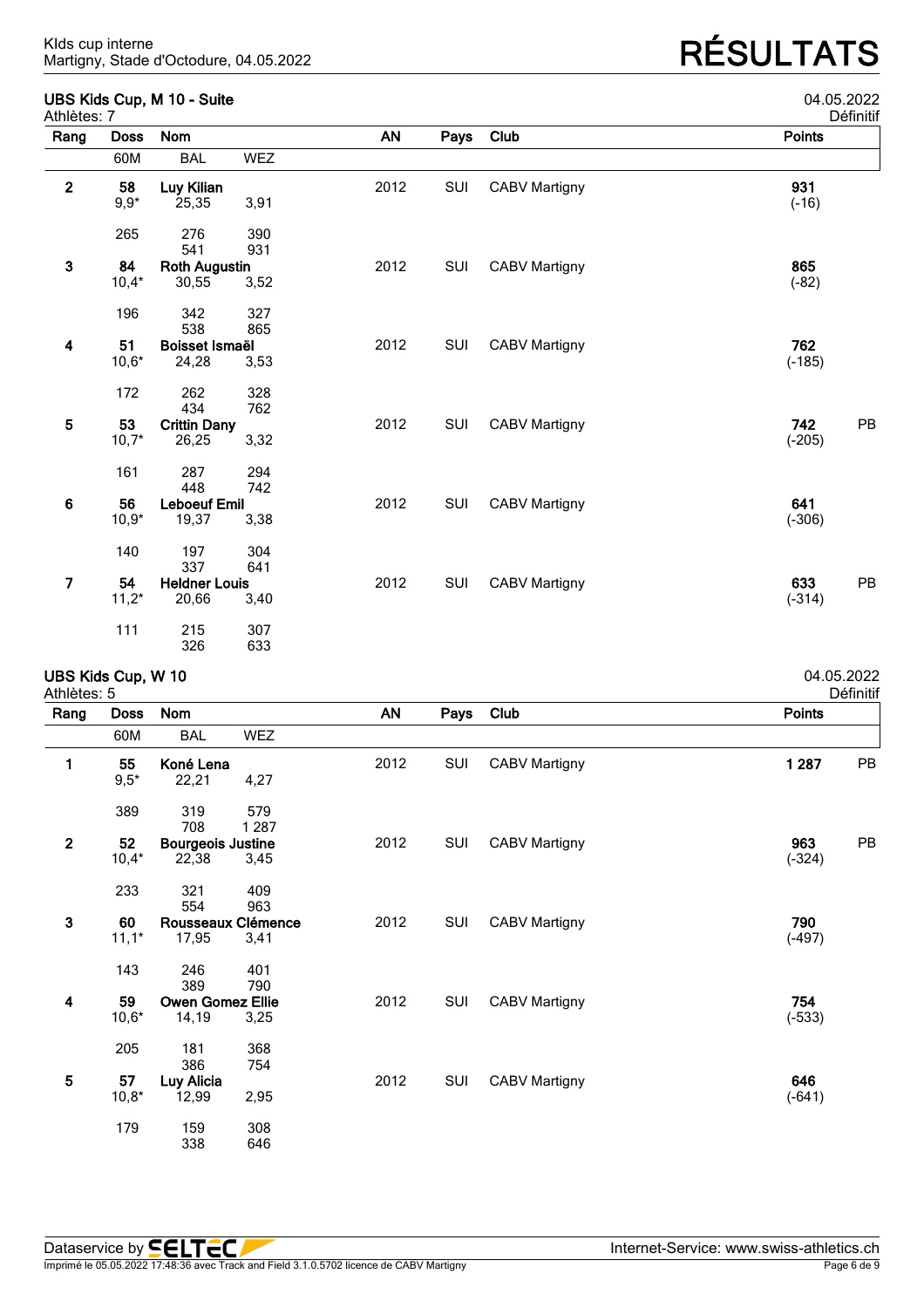Martigny, Stade d'Octodure, 04.05.2022 **RÉSULTATS**

| Athlètes: 6             | UBS Kids Cup, M 9 |                        |            |           |      |                      | 04.05.2022<br>Définitif |
|-------------------------|-------------------|------------------------|------------|-----------|------|----------------------|-------------------------|
| Rang                    | <b>Doss</b>       | Nom                    |            | <b>AN</b> | Pays | Club                 | <b>Points</b>           |
|                         | 60M               | <b>BAL</b>             | <b>WEZ</b> |           |      |                      |                         |
| 1                       | 68                | <b>Saillen Eliot</b>   |            | 2013      | SUI  | <b>CABV Martigny</b> | 651                     |
|                         | $11,2*$           | 25,77                  | 3,10       |           |      |                      |                         |
|                         | 111               | 281                    | 259        |           |      |                      |                         |
|                         |                   | 392                    | 651        |           |      |                      |                         |
| $\mathbf{2}$            | 63                | <b>Bruchez Laurent</b> |            | 2013      | SUI  | <b>CABV Martigny</b> | 453                     |
|                         | $11,8*$           | 15,15                  | 3,02       |           |      |                      | $(-198)$                |
|                         | 66                | 140                    | 247        |           |      |                      |                         |
|                         |                   | 206                    | 453        |           |      |                      |                         |
| $\mathbf{3}$            | 66                | Joho Maxendre          |            | 2013      | SUI  | <b>CABV Martigny</b> | 439                     |
|                         | $11,6*$           | 14,58                  | 2,90       |           |      |                      | $(-212)$                |
|                         | 79                | 132                    | 228        |           |      |                      |                         |
|                         |                   | 211                    | 439        |           |      |                      |                         |
| 4                       | 64                | <b>Bruchez Tim</b>     |            | 2013      | SUI  | <b>CABV Martigny</b> | 364                     |
|                         | $11,6*$           | 13,35                  | 2,53       |           |      |                      | $(-287)$                |
|                         | 79                | 115                    | 170        |           |      |                      |                         |
|                         |                   | 194                    | 364        |           |      |                      |                         |
| $\overline{\mathbf{5}}$ | 65                | Chappot Léo            |            | 2013      | SUI  | <b>CABV Martigny</b> | 278                     |
|                         | $13,4*$           | 13,38                  | 2,45       |           |      |                      | $(-373)$                |
|                         | 5                 | 115                    | 158        |           |      |                      |                         |
|                         |                   | 120                    | 278        |           |      |                      |                         |
| $6\phantom{a}$          | 70                | Vaudan Nathan          |            | 2013      | SUI  | <b>CABV Martigny</b> | 249                     |
|                         | $13,8*$           | 12,92                  | 2,32       |           |      |                      | $(-402)$                |

# **UBS Kids Cup, W 9** 04.05.2022

1 109 139<br>110 249

| Athlètes: 4    |             |                         |            |           |            |                      | Définitif     |
|----------------|-------------|-------------------------|------------|-----------|------------|----------------------|---------------|
| Rang           | <b>Doss</b> | Nom                     |            | <b>AN</b> | Pays       | Club                 | <b>Points</b> |
|                | 60M         | <b>BAL</b>              | <b>WEZ</b> |           |            |                      |               |
| 1              | 69          | <b>Siby Naomi</b>       |            | 2013      | SUI        | <b>CABV Martigny</b> | 822           |
|                | $10,6*$     | 14,94                   | 3,52       |           |            |                      |               |
|                | 205         | 194                     | 423        |           |            |                      |               |
|                |             | 399                     | 822        |           |            |                      |               |
| $\overline{2}$ | 62          | <b>Boisset Callie</b>   |            | 2013      | SUI        | <b>CABV Martigny</b> | 811           |
|                | $10,1*$     | 11,40                   | 3,41       |           |            |                      | $(-11)$       |
|                | 280         | 130                     | 401        |           |            |                      |               |
|                |             | 410                     | 811        |           |            |                      |               |
| 3              | 67          | <b>Morisod Mia</b>      |            | 2013      | <b>SUI</b> | <b>CABV Martigny</b> | 478           |
|                | $11,8*$     | 9,02                    | 2,98       |           |            |                      | $(-344)$      |
|                | 78          | 86                      | 314        |           |            |                      |               |
|                |             | 164                     | 478        |           |            |                      |               |
| 4              | 71          | <b>Bruchez Clémence</b> |            | 2013      | SUI        | <b>CABV Martigny</b> | 413           |
|                | $11,5*$     | 7,31                    | 2,70       |           |            |                      | $(-409)$      |
|                | 103         | 52                      | 258        |           |            |                      |               |
|                |             | 155                     | 413        |           |            |                      |               |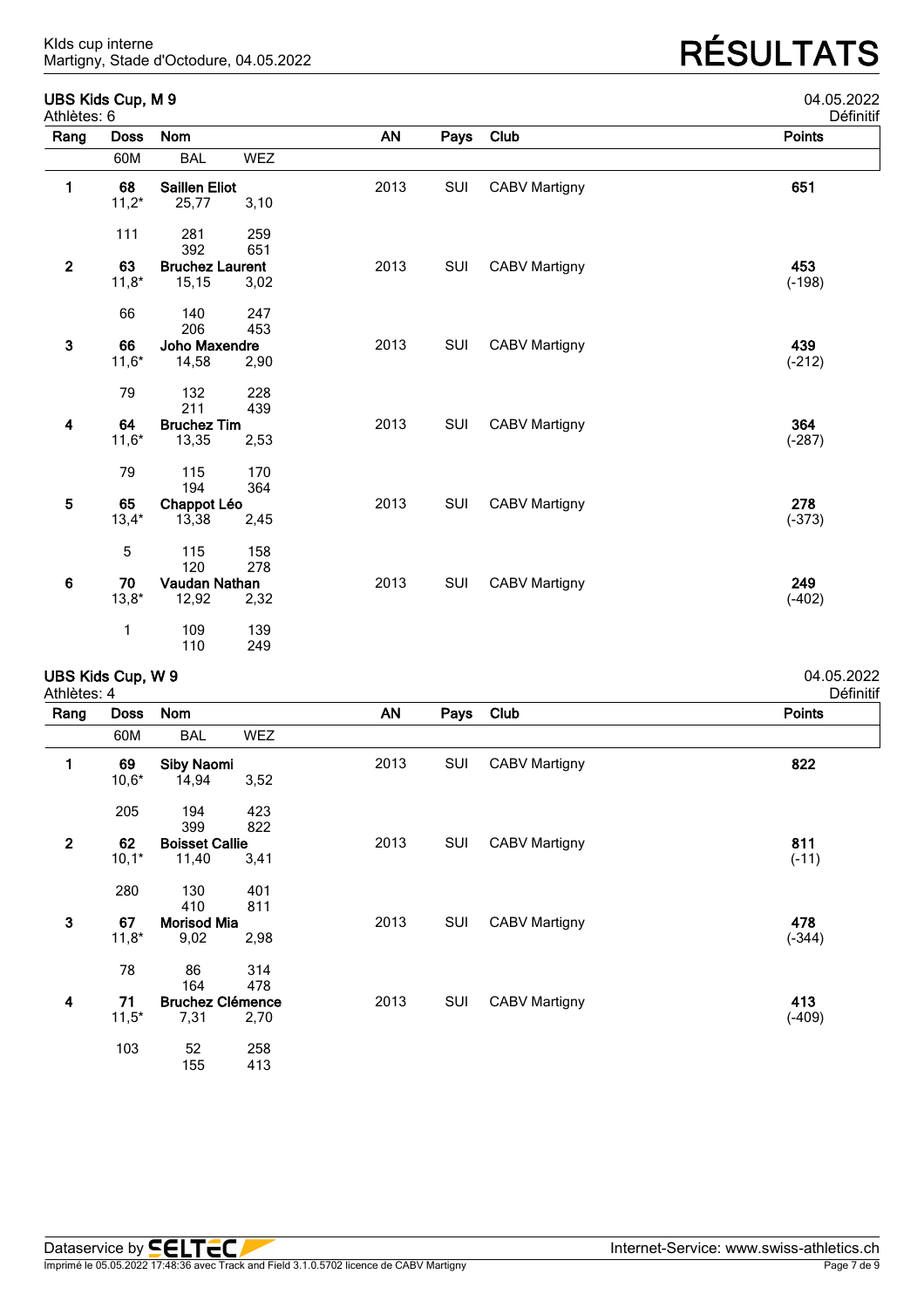### **UBS Kids Cup, M 8** 04.05.2022

Martigny, Stade d'Octodure, 04.05.2022 **RÉSULTATS**

| JJ.ZUZ.          |  |  |  |
|------------------|--|--|--|
| <b>Dófinitif</b> |  |  |  |

| Athlètes: 5             |             |                        |            |      |      |                      | Définitif |
|-------------------------|-------------|------------------------|------------|------|------|----------------------|-----------|
| Rang                    | <b>Doss</b> | Nom                    |            | AN   | Pays | Club                 | Points    |
|                         | 60M         | <b>BAL</b>             | <b>WEZ</b> |      |      |                      |           |
| 1                       | 74          | <b>Gent Albert</b>     |            | 2014 | SUI  | <b>CABV Martigny</b> | 578       |
|                         | $11,5*$     | 19,78                  | 3,28       |      |      |                      |           |
|                         | 87          | 203                    | 288        |      |      |                      |           |
|                         |             | 290                    | 578        |      |      |                      |           |
| $\mathbf 2$             | 78          | <b>Rossier Jules</b>   |            | 2014 | SUI  | <b>CABV Martigny</b> | 492       |
|                         | $11,5*$     | 16,92                  | 2,98       |      |      |                      | $(-86)$   |
|                         | 87          | 165                    | 240        |      |      |                      |           |
|                         |             | 252                    | 492        |      |      |                      |           |
| $\mathbf 3$             | 80          | <b>Vaudan Mathis</b>   |            | 2014 | SUI  | <b>CABV Martigny</b> | 386       |
|                         | $11,9*$     | 17,10                  | 2,46       |      |      |                      | $(-192)$  |
|                         | 59          | 167                    | 160        |      |      |                      |           |
|                         |             | 226                    | 386        |      |      |                      |           |
| 4                       | 82          | <b>Vouilloz Tanguy</b> |            | 2014 | SUI  | <b>CABV Martigny</b> | 255       |
|                         | $12,4*$     | 10, 12                 | 2,42       |      |      |                      | $(-323)$  |
|                         | 33          | 68                     | 154        |      |      |                      |           |
|                         |             | 101                    | 255        |      |      |                      |           |
| $\overline{\mathbf{5}}$ | 81          | <b>Venker KILIAN</b>   |            | 2014 | SUI  | <b>CABV Martigny</b> | 180       |
|                         | $13,5*$     | 7,37                   | 2,40       |      |      |                      | $(-398)$  |
|                         | 4           | 25                     | 151        |      |      |                      |           |
|                         |             | 29                     | 180        |      |      |                      |           |

#### **UBS Kids Cup, W 8** 04.05.2022

| Athlètes: 6  |             |                        |            |           |      |                      | Définitif  |
|--------------|-------------|------------------------|------------|-----------|------|----------------------|------------|
| Rang         | <b>Doss</b> | Nom                    |            | <b>AN</b> | Pays | Club                 | Points     |
|              | 60M         | <b>BAL</b>             | <b>WEZ</b> |           |      |                      |            |
| 1            | 73          | Delamorclaz Zoé        |            | 2014      | SUI  | <b>CABV Martigny</b> | 588        |
|              | $11,6*$     | 16,06                  | 2,81       |           |      |                      |            |
|              | 94          | 214                    | 280        |           |      |                      |            |
|              |             | 308                    | 588        |           |      |                      |            |
| $\mathbf 2$  | 77          | Koné Ayssa             |            | 2014      | SUI  | <b>CABV Martigny</b> | 532        |
|              | $11,3*$     | 10,53                  | 2,89       |           |      |                      | $(-56)$    |
|              | 122         | 114                    | 296        |           |      |                      |            |
|              |             | 236                    | 532        |           |      |                      |            |
| $\mathbf{3}$ | 79          | <b>Troillet Noélie</b> |            | 2014      | SUI  | <b>CABV Martigny</b> | 435        |
|              | $11,5*$     | 7,44                   | 2,80       |           |      |                      | $(-153)$   |
|              | 103         | 54                     | 278        |           |      |                      |            |
|              |             | 157                    | 435        |           |      |                      |            |
| 4            | 72          | <b>Crittin Leïla</b>   |            | 2014      | SUI  | <b>CABV Martigny</b> | 335        |
|              | $11,5*$     | 9,35                   | 2,08       |           |      |                      | $(-253)$   |
|              | 103         | 92                     | 140        |           |      |                      |            |
|              |             | 195                    | 335        |           |      |                      |            |
|              | 76          | <b>Hajdu Evelyn</b>    |            | 2014      | SUI  | <b>CABV Martigny</b> | <b>DNF</b> |
|              | <b>DNS</b>  | sEv                    | sEv        |           |      |                      |            |
|              |             | $\boldsymbol{0}$       | 0          |           |      |                      |            |
|              |             | $\mathbf 0$            | $\Omega$   |           |      |                      |            |
|              | 75          | Hajdu Emma             |            | 2014      | SUI  | <b>CABV Martigny</b> | <b>DNF</b> |
|              | <b>DNS</b>  | sEv                    | sEv        |           |      |                      |            |
|              |             | $\pmb{0}$              | $\pmb{0}$  |           |      |                      |            |

0 0